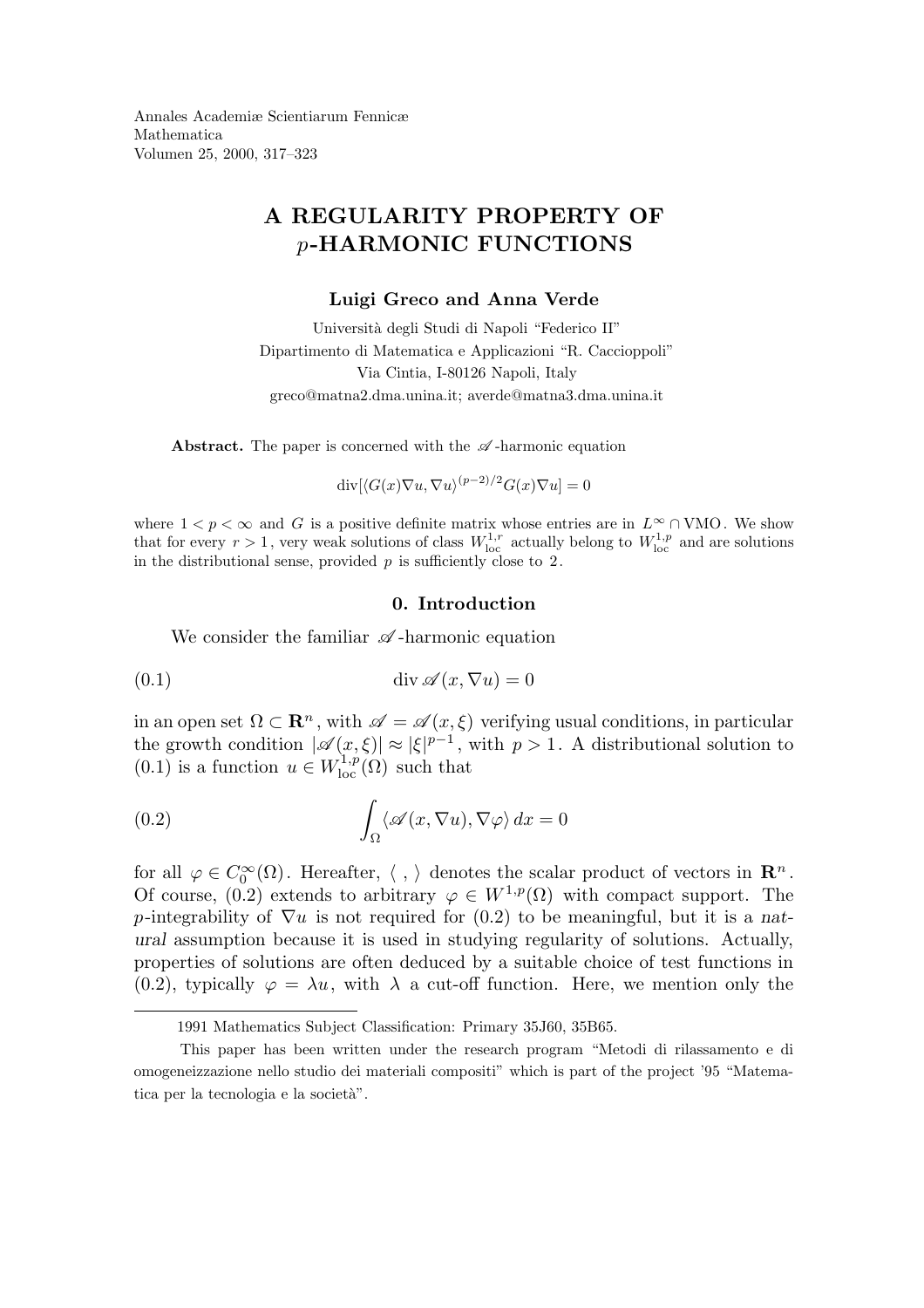well-known higher integrability of  $\nabla u$  proved first in [ME], see [G] and references therein. This result is achieved by the technique of reverse Hölder inequalities which are obtained by testing (0.2) with appropriate  $\varphi$ .

In the paper [IS], the notion of very weak solution is considered, relaxing the natural integrability assumption. A function  $u \in W^{1,r}_{loc}$  $\lim_{\log \mathcal{C}} \{1, p-1\},\$ is called a very weak solution to (0.1) if it satisfies (0.2), for all  $\varphi \in C_0^{\infty}(\Omega)$ .

It is interesting to know how far below the natural exponent can  $r$  be and still allow for a comprehensive theory of very weak solutions. The first result in this context was obtained in [IS]. They found exponents  $r_1$ ,  $r_2$  verifying  $1 < r_1 <$  $p < r_2$  and such that any solution  $u \in W^{1,r_1}_{loc}$  $\mathcal{W}_{\text{loc}}^{1,r_1}$  actually belongs to  $W_{\text{loc}}^{1,r_2}$  $\int_{\text{loc}}^{1,T_2}$ . Thus u is a solution in the distributional sense. Obviously, for very weak solutions (0.2) holds for all  $\phi \in W^{1,r/(r-p+1)}(\Omega)$  and we no longer can use  $\lambda u$  as a test function. In [IS] a test function for (0.2) is produced using the Hodge decomposition. We mention that a different method for constructing test functions is proposed in [L].

In  $[KZ]$ , the authors considered a particular case of  $(0.1)$ , namely the p-Laplacian

$$
\operatorname{div}(|\nabla u|^{p-2}\nabla u) = 0.
$$

Essentially, they observed that the exponent  $r_1$  in the result of [IS] may be taken arbitrarily close to 1, provided  $p$  is sufficiently close to 2. Here, we obtain this kind of result for the more general equation

(0.3) 
$$
\operatorname{div} \left[ \langle G(x) \nabla u, \nabla u \rangle^{(p-2)/2} G(x) \nabla u \right] = 0,
$$

where  $G(x)$  is a definite positive symmetric matrix whose entries are bounded VMO functions. We use the Hodge decomposition which reduces our problem to linear  $(p = 2)$  elliptic equations with VMO coefficients, see [D], [IS2].

Remark. Equations of type (0.3) arise in quasiconformal geometry and nonlinear elasticity, see for instance [I]. These are variational equations for the energy functionals

$$
\mathscr{E}[u] = \int_{\Omega} \langle G(x) \nabla u, \nabla u \rangle^{p/2} dx.
$$

Here  $G: \Omega \to \mathbf{R}^{n \times n}$  is viewed as a metric tensor on  $\Omega$ . In this sense our equation  $\text{div }\mathscr{A}(x,\nabla u) = 0$  is no other than a p-harmonic equation with respect to this metric. In a recent paper [IKM] the authors study mappings with BMO-distortion. It becomes clear that mappings whose distortion tensor  $G(x)$  is in VMO will play a central role in further developments.

During the publication of the paper, we learned that S. Zhou in a very recent preprint [Z] has given independently a result similar to our Theorem 1. We thank the referee for pointing this out.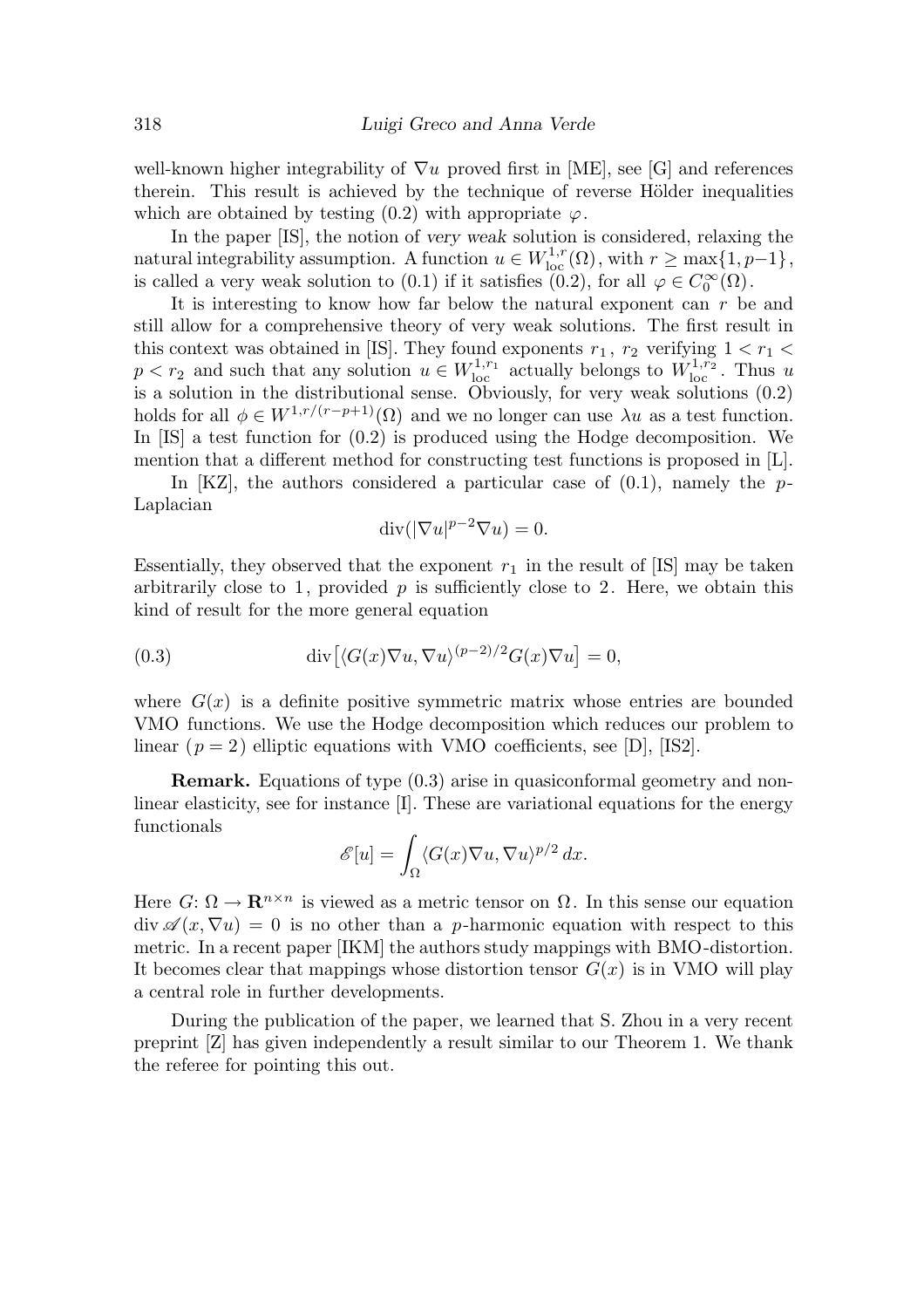### 1. Hodge decomposition with VMO coefficients

For the definitions and basic properties of the classical spaces BMO and VMO we refer to [JN] and [Sa], where those spaces were introduced. Here we want only to recall that a BMO or VMO function  $a$ , defined, for example, on a cube  $Q$ , has an extension  $\tilde{a}$  which is BMO or VMO, respectively, on the entire space  $\mathbb{R}^n$ . Also, the extension can be made so that, if a is bounded,  $\tilde{a}$  is bounded and  $\|\tilde{a}\|_{\infty} \leq C \|a\|_{\infty,Q}$ . Therefore, it is not a restriction to assume that the functions in question are defined on  $\mathbb{R}^n$ . For these questions, see e.g. [A].

Now, let Ω be a smooth open subset of  $\mathbb{R}^n$ . In the familiar Hodge decomposition, one expresses a vector field  $\omega \in L^p(\Omega, \mathbf{R}^n)$ ,  $1 < p < \infty$ , as

$$
(1.1) \t\t \t\t \omega = \nabla \phi + H,
$$

where  $\phi \in W_0^{1,p}$  $L_0^{1,p}(\Omega)$  and  $H \in L^p(\Omega, \mathbf{R}^n)$  is a divergence free vector field. Moreover, the following estimate holds

(1.2) 
$$
\|\nabla \phi\|_p + \|H\|_p \le C_p(\Omega) \|\omega\|_p.
$$

This is done by solving the Poisson equation

$$
\Delta \phi = \operatorname{div} \omega.
$$

Next, in [I], [IS], a stability property for the Hodge decomposition is proved, which amounts to saying that if  $\omega$  is a small perturbation of a gradient field, then the term H in (1.1) is small. More precisely, if  $\omega = |\nabla u|^{\varepsilon} \nabla u$ , with  $u \in W_0^{1,r}$  $\mathcal{L}_0^{1,r}(\Omega),$  $1 < r < \infty$  and  $\varepsilon$  is sufficiently small, say  $-1 < 2\varepsilon < r - 1$ , we have

(1.3) 
$$
||H||_{r/(1+\varepsilon)} \leq C_r(\Omega)|\varepsilon|||\nabla u||_r^{1+\varepsilon}.
$$

In this paper, we shall use a somewhat more general version of the Hodge decomposition, which is more suitable for our purposes. Let  $A = A(x)$  and  $B = B(x)$ be  $n \times n$  matrices such that

$$
|\xi|^2 \le \langle A\xi, \xi \rangle \le \Lambda |\xi|^2, \qquad |\xi|^2 \le \langle B\xi, \xi \rangle \le \Lambda |\xi|^2.
$$

Also, we assume that the entries of the product matrix  $G = BA$  are in VMO. Then we can decompose a vector field  $\omega \in L^p(\Omega, \mathbf{R}^n)$  as

$$
(1.4) \t\t \t\t \omega = A \nabla \phi + H,
$$

where  $\phi \in W_0^{1,p}$  $L^{1,p}(\Omega)$ , and  $H \in L^p(\Omega, \mathbf{R}^n)$  verifies

(1.5) div BH = 0.

Note that estimate (1.2) still holds. Simply we solve the equation

$$
\operatorname{div}(G\nabla\phi) = \operatorname{div}(B\omega)
$$

and use the  $L^p$ -estimate for variational equations with VMO coefficients, see [D], [IS2]. Moreover, we have the following stability property in our decomposition.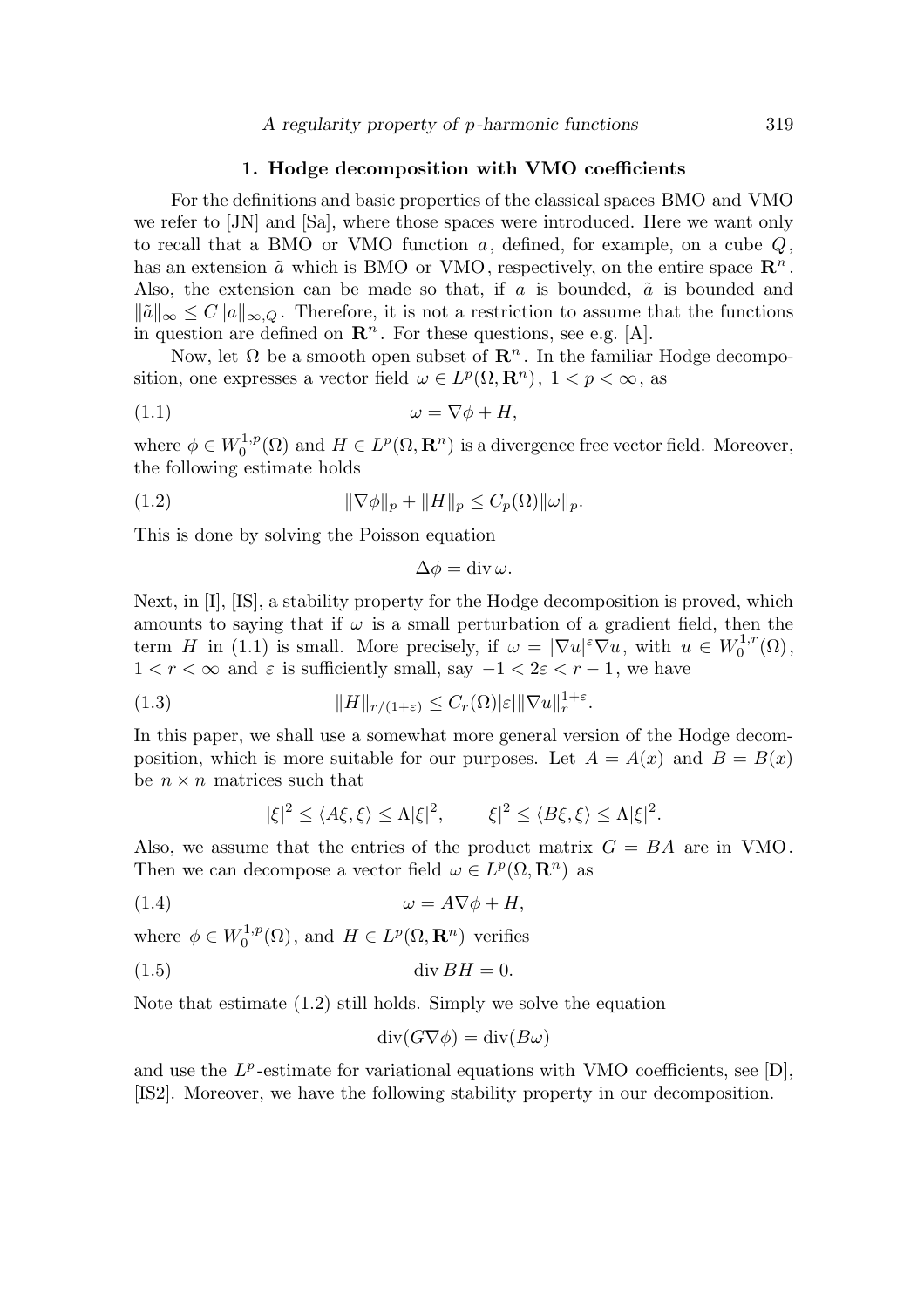**Lemma 1.1.** Under the above assumptions, if  $u \in W_0^{1,r}$  $C_0^{1,r}(\Omega), \ 1 < r < \infty,$  $-1 < 2\varepsilon < r - 1$ , we have

$$
|A\nabla u|^{\varepsilon} A\nabla u = A\nabla \phi + H
$$

with  $\phi \in W_0^{1,r/(1+\varepsilon)}$  $U_0^{1,r/(1+\varepsilon)}(\Omega)$  and  $H \in L^{r/(1+\varepsilon)}(\Omega, \mathbf{R}^n)$  verifying both (1.5) and (1.3).

Proof. We mimic the proof of stability in the case of the classical Hodge decomposition.

By the uniqueness of the decomposition (1.4) we can define a linear operator  $\mathscr{T}: L^p(\Omega, \mathbf{R}^n) \to L^p(\Omega, \mathbf{R}^n)$ , for all  $1 < p < \infty$ , by the rule  $\mathscr{T} \omega = H$ . Note that  $\mathscr{T}$  vanishes on vector fields of the form  $A\nabla u$ . Therefore,  $\mathscr{T}(|A\nabla u|^{\varepsilon}A\nabla u)$  can be written as a commutator

$$
H = \mathscr{T}(|A\nabla u|^{\varepsilon} A \nabla u) - |\mathscr{T} A \nabla u|^{\varepsilon} \mathscr{T} A \nabla u.
$$

Then we conclude the lemma using a result for commutators in [IS].

Remark. If A and B are equal to the identity matrix, we get the classical Hodge decomposition.

**Remark.** The regularity of  $\Omega$  is required in order to apply  $L^p$  theory, compare with [D].

Remark. The following Hodge decomposition is also worth noting. Let  $a \in L^{\infty}$  and  $u \in W^{1,r}(\mathbf{R}^n)$ ; then

$$
a|\nabla u|^{\varepsilon}\nabla u=\nabla \phi+H
$$

with  $H \in L^{r/(1+\varepsilon)}(\mathbf{R}, \mathbf{R}^n)$  verifying div  $H = 0$  and

$$
||H||_{r/(1+\varepsilon)} \leq C_r (||a||_{\text{BMO}} + ||a||_{\infty} |\varepsilon|) ||\nabla u||_r^{1+\varepsilon}.
$$

In fact the operator  $\mathscr T$  defined above is a singular integral operator and we have

$$
H = \mathcal{J}(a|\nabla u|^{\varepsilon}\nabla u) = \mathcal{J}(a|\nabla u|^{\varepsilon}\nabla u) - a\mathcal{J}(|\nabla u|^{\varepsilon}\nabla u) + a\mathcal{J}(|\nabla u|^{\varepsilon}\nabla u) - a|\mathcal{J}\nabla u|^{\varepsilon}\mathcal{J}\nabla u.
$$

Therefore, we are in a position to use the result of [CRW] on the commutators of  $\mathscr T$  with multiplication by a BMO function.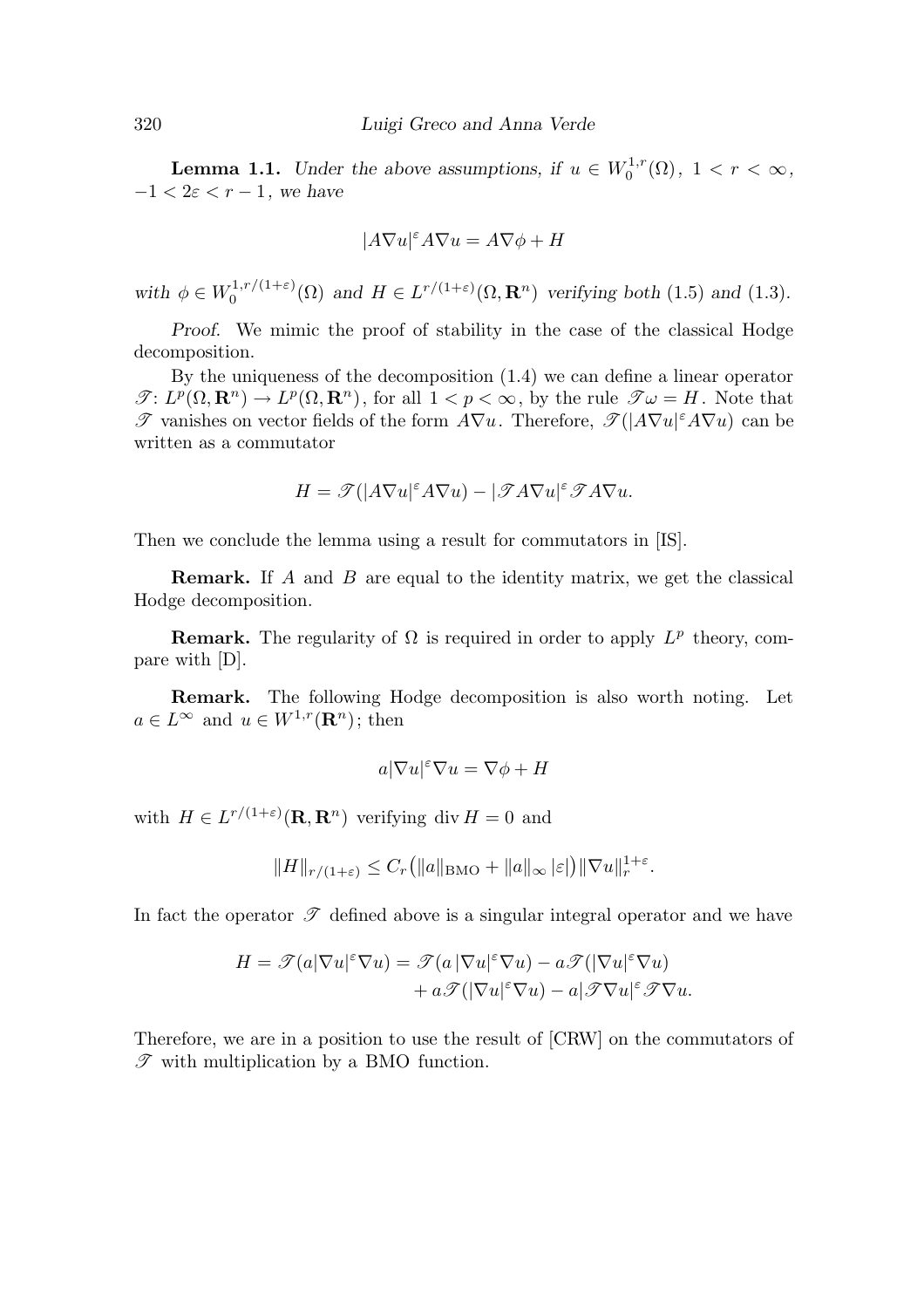# 2. The main results

Here we need to consider the nonhomogeneous counterpart of equation (0.3), that is,

(2.1) 
$$
\operatorname{div}\left[\langle G(\nabla u+g), \nabla u+g \rangle^{(p-2)/2} G(\nabla u+g)\right]=\operatorname{div} h,
$$

on  $\Omega$ , with  $g \in L^r(\Omega, \mathbf{R}^n)$  and  $h \in L^{r/(p-1)}(\Omega, \mathbf{R}^n)$  for some  $r > \max\{1, p-1\}$ . The matrix  $G = G(x)$  is assumed to be symmetric and verifying

 $\langle G\xi, \xi \rangle \ge |\xi|^2$  for all  $\xi \in \mathbf{R}^n$ .

The entries of G are in  $L^{\infty} \cap VMO$ .

**Theorem 1.** Under these assumptions, for each  $1 < r < 2$ , there exist  $\delta > 0$ and  $C > 0$  such that, if  $|p - 2| < \delta$  then for all solutions  $u \in W_0^{1,r}$  $_{0}^{1,r}(\Omega)$  to  $(2.1)$ the following estimate holds:

(2.2) 
$$
\int_{\Omega} |\nabla u|^r dx \leq C \int_{\Omega} (|g|^r + |h|^{r/(p-1)}) dx.
$$

Here,  $\delta$  and C depend on n, r,  $\Lambda$ , the VMO-modulus of A and  $\Omega$ . In the case that  $\Omega$  is a ball or a cube,  $\delta$  and C can be found independent of  $\Omega$ .

*Proof.* Let A be the positive square root of G, i.e.  $G = A^2$ . Then  $\langle A\xi, \xi \rangle \ge$  $|\xi|^2$ , for all  $\xi \in \mathbb{R}^n$  and equation (2.1) can be rewritten as

(2.3) 
$$
\operatorname{div} \left[ |A(\nabla u + g)|^{p-2} G(\nabla u + g) \right] = \operatorname{div} h.
$$

We have

(2.4) 
$$
\int_{\Omega} |\nabla u|^r \leq \int_{\Omega} \langle |\nabla u|^{r-p} \nabla u, |A \nabla u|^{p-2} G \nabla u \rangle.
$$

Using Hodge decomposition, we write

(2.5) 
$$
|\nabla u|^{r-p} \nabla u = \nabla \phi + H
$$

where  $\phi \in W_0^{1,r/(r-p+1)}(\Omega)$ . Here  $H \in L^{r/(r-p+1)}(\Omega, \mathbf{R}^n)$  with  $\|H\|_{r/(r-p+1)} \leq$  $C\|\nabla u\|_{r}^{r-p+1}$  and satisfies

$$
\operatorname{div}(GH) = 0.
$$

Inserting  $(2.5)$  in  $(2.4)$  and using equation  $(2.3)$  yields

$$
\int_{\Omega} |\nabla u|^r \leq \int_{\Omega} \langle \nabla \phi + H, |A \nabla u|^{p-2} G \nabla u \rangle
$$
  
= 
$$
\int_{\Omega} \langle H, |A \nabla u|^{p-2} G \nabla u \rangle + \int_{\Omega} \langle \nabla \phi, h \rangle
$$
  
+ 
$$
\int_{\Omega} \langle \nabla \phi, |A \nabla u|^{p-2} G \nabla u - |A (\nabla u + g)|^{p-2} G (\nabla u + g) \rangle
$$
  
=  $I_1 + I_2 + I_3.$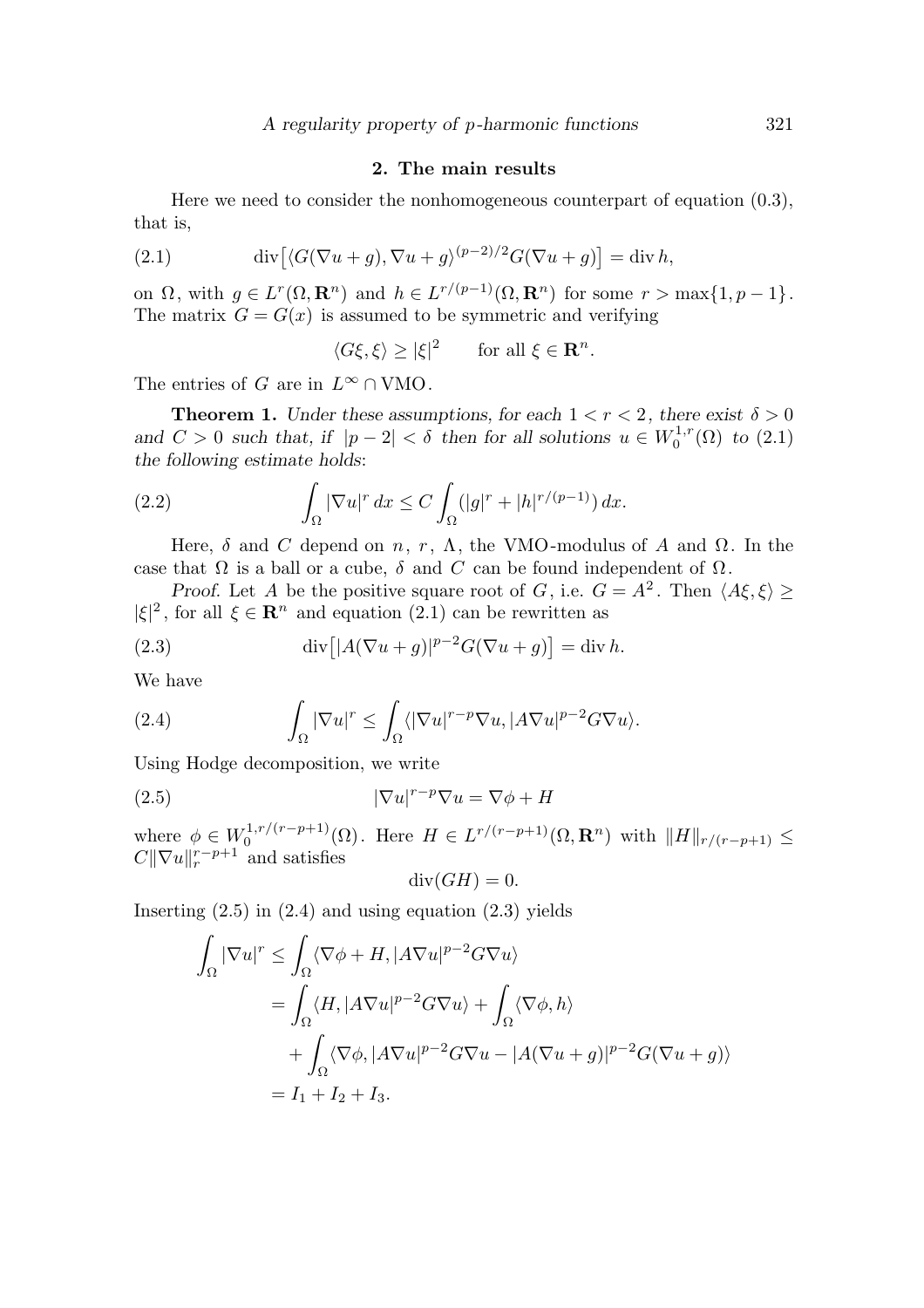To estimate  $I_1$ , we write

$$
I_1 = \int_{\Omega} \langle H, |A\nabla u|^{p-2} G \nabla u \rangle = \int_{\Omega} \langle AH, |A\nabla u|^{p-2} A \nabla u \rangle
$$

and then decompose

$$
|A\nabla w|^{p-2}A\nabla w = A\nabla \psi + K,
$$

where  $\psi \in W_0^{1,r/(p-1)}(\Omega)$ , and  $K \in L^{r/(p-1)}(\Omega, \mathbf{R}^n)$  verifies

$$
\operatorname{div} AK = 0
$$
  

$$
||K||_{r/(p-1)} \le C|p-2| ||\nabla u||_r^{p-1}.
$$

Hence

$$
I_1 = \int_{\Omega} \langle AH, A\nabla\psi + K \rangle = \int_{\Omega} \langle AH, A\nabla\psi \rangle + \int_{\Omega} \langle AH, K \rangle
$$
  
= 
$$
\int_{\Omega} \langle \nabla\psi, GH \rangle + \int_{\Omega} \langle AH, K \rangle = \int_{\Omega} \langle H, AK \rangle
$$
  
= 
$$
\int_{\Omega} \langle |\nabla u|^{r-p} \nabla u - \nabla\phi, AK \rangle = \int_{\Omega} \langle |\nabla u|^{r-p} \nabla u, AK \rangle
$$
  
\$\leq \|A\|\_{\infty} \|K\|\_{r/(p-1)} \| |\nabla u|^{r-p+1} \|\_{r/(r-p+1)} \leq C|p-2| \|\nabla u\|\_{r}^r

The terms  $I_2$  and  $I_3$  can be estimated like in [IS]–[KZ]. In this way, we end up with the following estimate

.

$$
\{1 - C|p - 2| - \theta\} \|\nabla u\|_r^r \le C_\theta \left( \|g\|_r^r + \|h\|_{r/(p-1)}^{r/(p-1)} \right)
$$

where  $0 < \theta < 1$  is arbitrary. This clearly concludes the proof.

Finally, we consider local solutions to  $(0.3)$ . The technique of reverse Hölder inequalities as used in [IS] can be easily applied to conclude the following

**Theorem 2.** Let  $\Omega$  be an open subset of  $\mathbb{R}^n$  and  $G \in VMO(\Omega, \mathbb{R}^{n \times n})$  $L^{\infty}(\Omega, \mathbf{R}^{n \times n})$ . For any  $1 < r_1 < 2$  there exists  $\delta > 0$  such that, if  $|p-2| < \delta$  and  $u \in W^{1,r_1}_{\mathrm{loc}}$  $\mathcal{L}_{\text{loc}}^{1,r_1}(\Omega)$  is a solution to (0.3), then  $u \in W^{1,r_2}_{\text{loc}}$  $\lim_{\log \log \log x}$  for all exponents  $r_2 < \infty$ .

**Remark.** That we need  $G$  to be in VMO is clear. Examples in  $[S]$  show that, even in the linear case, corresponding to  $p = 2$ , boundedness of G is not sufficient to obtain  $r_1$  close to 1 and  $r_2$  close to  $\infty$ .